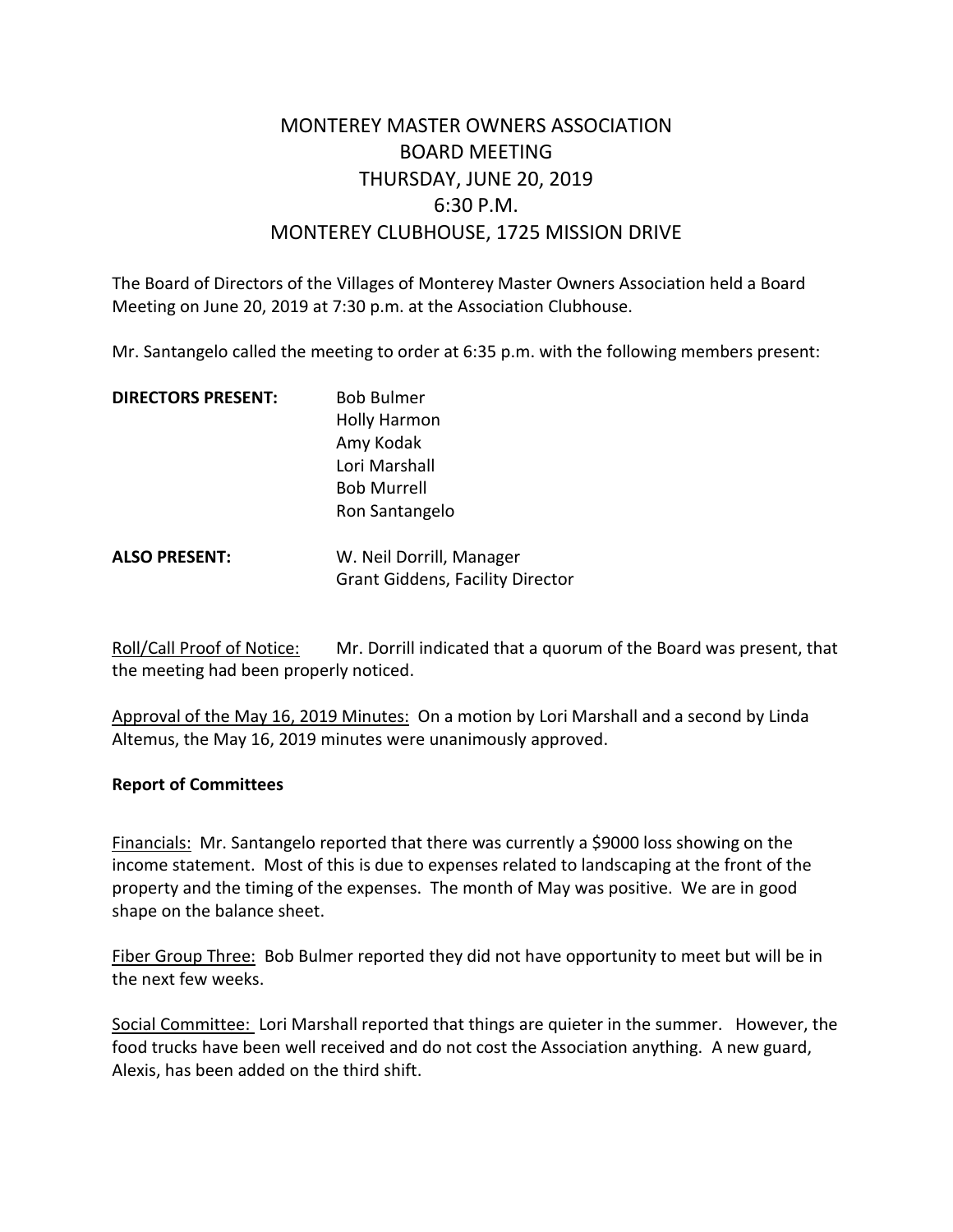Still seeking quotes on the Guard House. Do not have drawings of cabinetry for the Guard House at this time. Efforts are being made to improve the working conditions inside the Guard House.

Ron Santangelo stated that the pay rate for the guards is below the standard rate in the Naples/Ft. Myers area.

## **On-Site Manager's Report-Grant Giddens**

Grant reported a renewal on the AC maintenance contract. Cool Zone replaced filters and made one repair. Pressure washing in front of the Clubhouse has been completed. Some touch up painting needs to be done in the gym area.

### **Construction**

The front wall repairs need to be completed. Dorrill Management is prepared to do that including exterior work on the Gatehouse. Discussion also took place regarding the "triangle" along the front exterior of the wall. Mr. Santangelo stated that the area often floods, and he has contacted the County offices regarding the issue.

Lori Marshall stated she and Grant will be working with Bay Lighting to complete the final walk through on the parking lot lighting.

Bay Lighting has suggested the light poles at the tennis courts be replaced with concrete poles which will not rust and will last many more years.

Tree issues related to the proximity to the streets was discussed. No decision

### **Manager's Report – Neil Dorrill**

Mr. Dorrill provided updates on the following:

- Continue to work with Leann Bosch on drainage issues. She suggested a resolution on consistent enforcement. One property on Cordoba has extended a lanai into the easement. Leanne is drafting a demand letter to the owner and a resolution for the Board once ARB history has been reviewed.
- Community identification stickers are needed in case electricity is out, especially during a hurricane.
- Consideration should be given to using a formal retainer for first service for tree removal following a major storm. Any retainer unused is applied to regular service after the hurricane season.
- A review of needed tree trimming will be looked into and a request may be given for a transfer of funds. This year's budget is about half of last year's line item for tree trimming. More work seems to be needed beyond this year's line item.

#### •

### **Other Items**

Bids are due at the end of the month for Internet/cable. Four or five bids are expected.